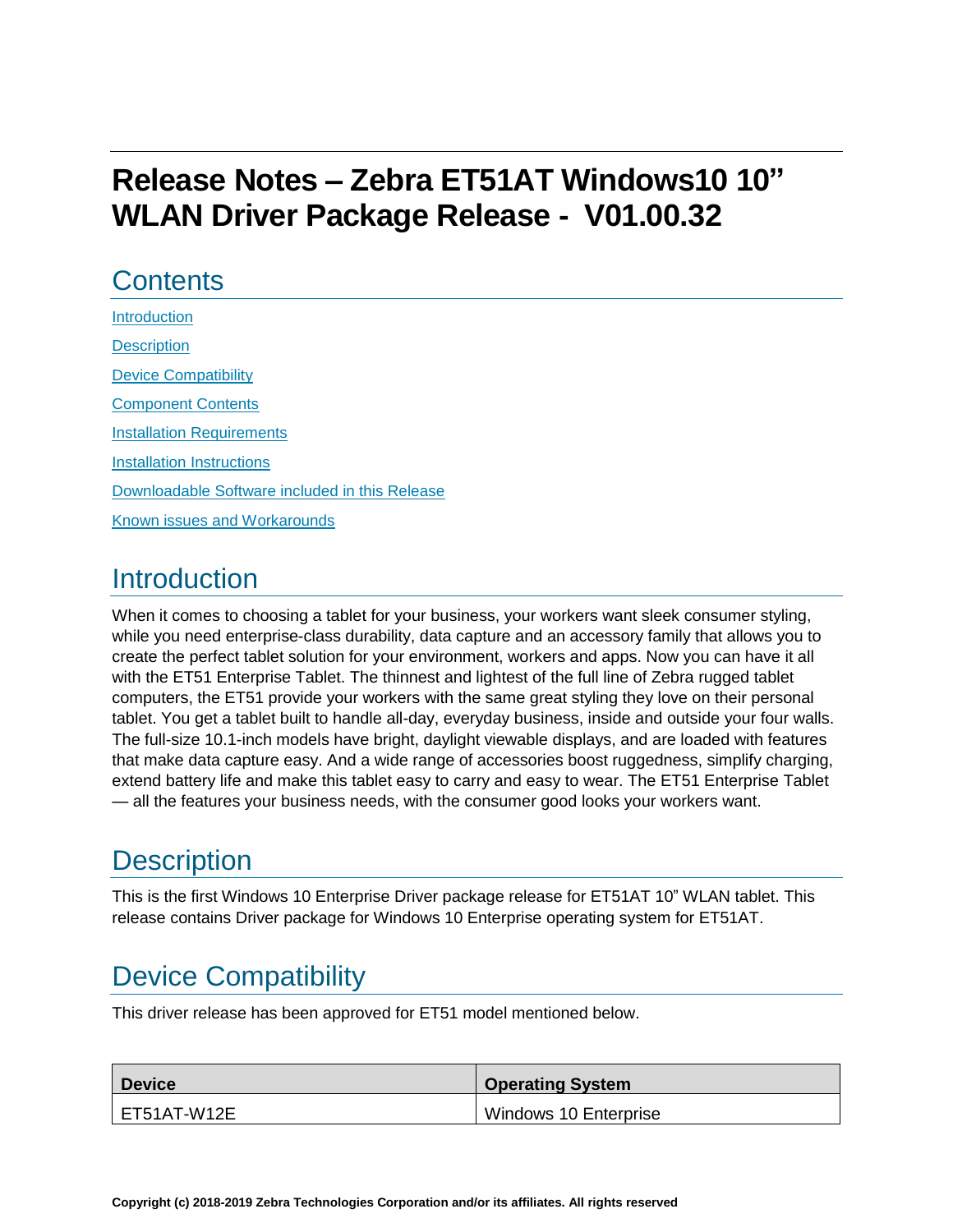## <span id="page-1-0"></span>Component Contents

| Component                    | Version                         |
|------------------------------|---------------------------------|
| <b>Windows 10 Enterprise</b> | OS Build 17134 [ Version 1803 ] |
| <b>WIFI</b>                  | V20.60.0.7                      |
|                              |                                 |
| <b>BT</b>                    | V20.60.0.4                      |
|                              |                                 |
| <b>GPS</b>                   | V1.0.8.0                        |
|                              |                                 |
| <b>NFC</b>                   | V12.0.3.0                       |
|                              |                                 |
| <b>EC FW</b>                 | $V1_13$                         |
|                              |                                 |
| <b>BIOS</b>                  | V02.41                          |

### <span id="page-1-1"></span>Installation Requirements

ET51AT device must contain a released version of Windows 10 Enterprise image.

#### <span id="page-1-2"></span>Installation Instructions

Please see HowToCreateWindows10DeploymentShare.pdf which is part of ET5X-WIN10-AURA-032- X64-Components.zip

### <span id="page-1-3"></span>Downloadable Software Included in this Release

| <b>Filename</b>                                   | <b>Description</b>                                                                                                              |
|---------------------------------------------------|---------------------------------------------------------------------------------------------------------------------------------|
| ET5X-WIN10-AURA-032-X64-<br><b>Components.ZIP</b> | OS V01.00.32 Driver components along with<br>instructions on How to create deployment share<br>on Windows 10 for ET51AT Tablet. |